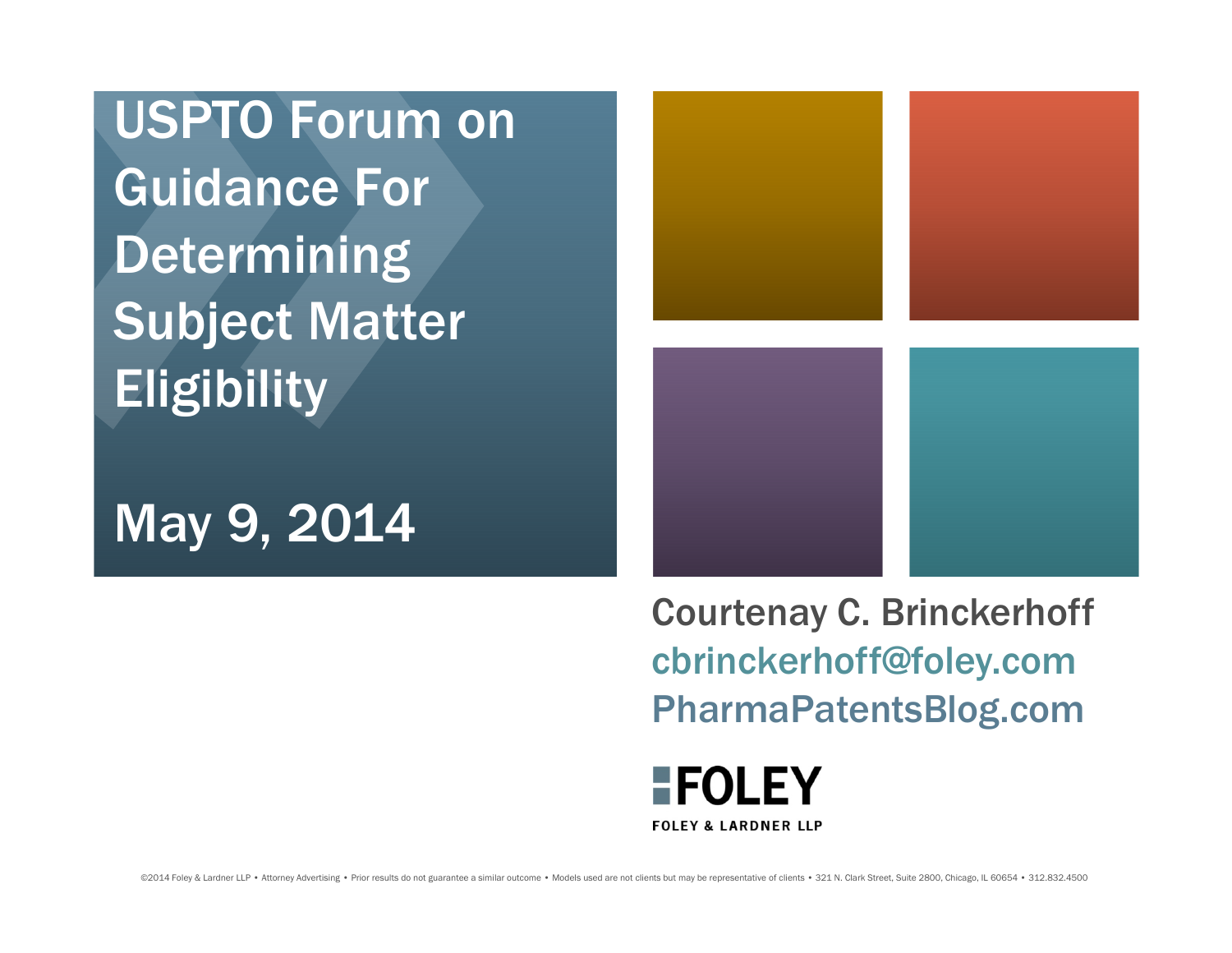# Disclaimer

The views expressed today do not necessarily represent the views of other members of Foley & Lardner LLP or its clients.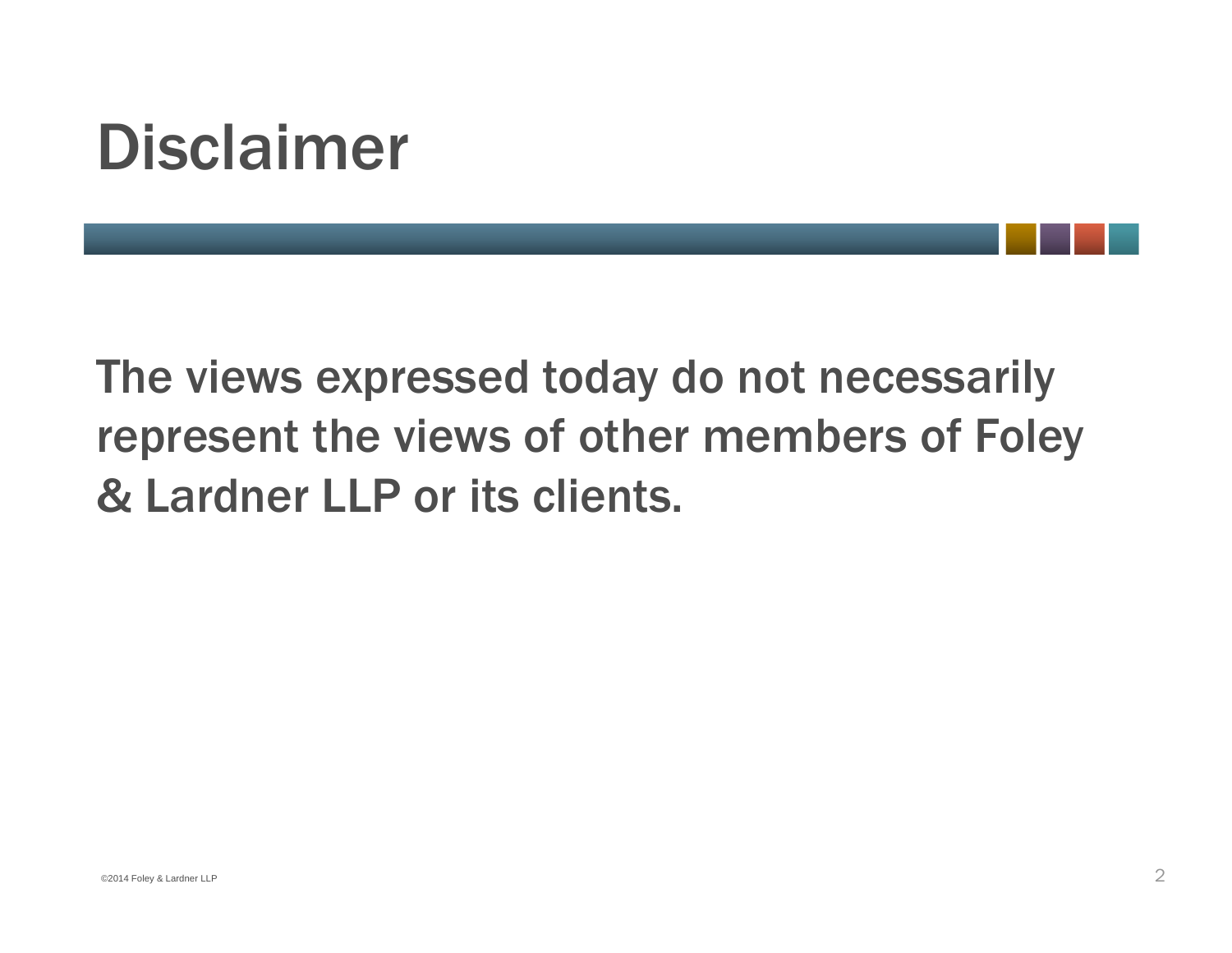## Why Are We Here?

■ The Supreme Court's *Myriad* decision invalidated the USPTO's 30-year practice of granting patents on "isolated" DNA molecules.

"We merely hold that genes and the information they encode are not patent eligible under § 101 simply because they have been isolated from the surrounding genetic material."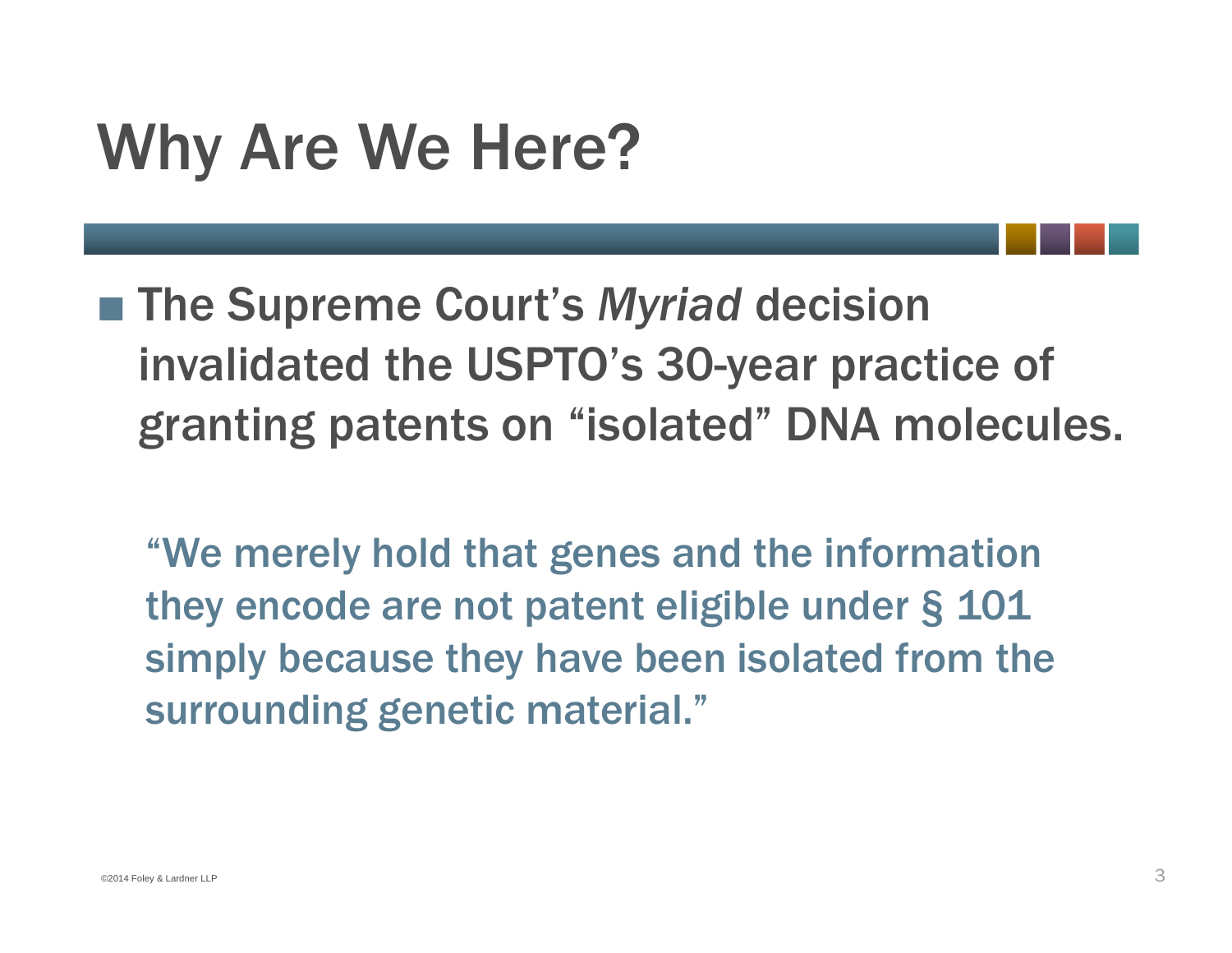## Expected Guidance:

- Explain how the *Myriad* decision applies to other products that can be "isolated" from nature.
	- −- Proteins?
	- −Antibodies?
	- −– Stem cells?
	- −- Bacteria?
	- −Small molecule chemicals?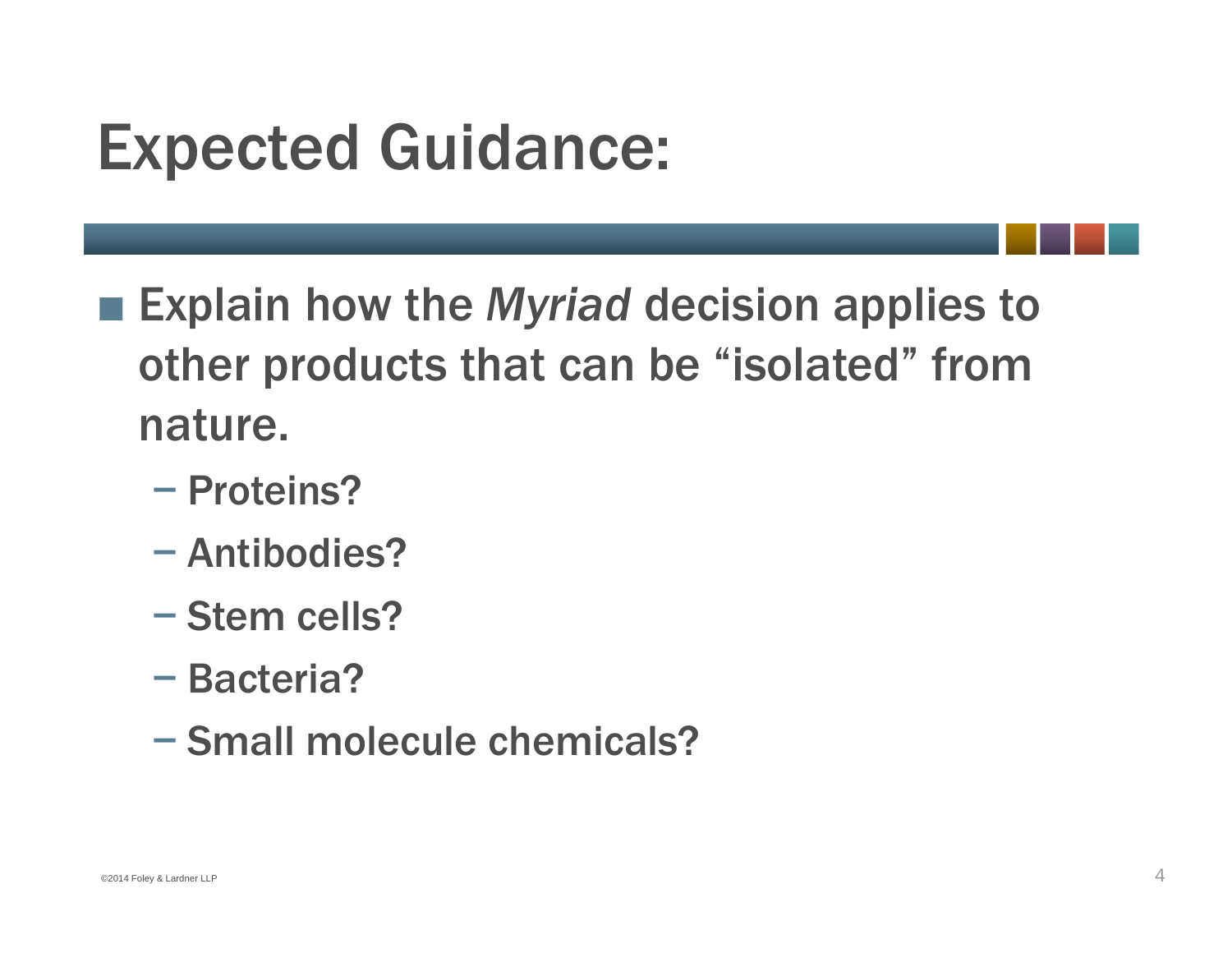#### Issued Guidance:

■ Extends *Myriad* to subject matter that was not before the Court and/or that the Court expressly stated that it was not addressing:

- −- Compositions of matter
- −Methods of treatment
- −Methods of manufacture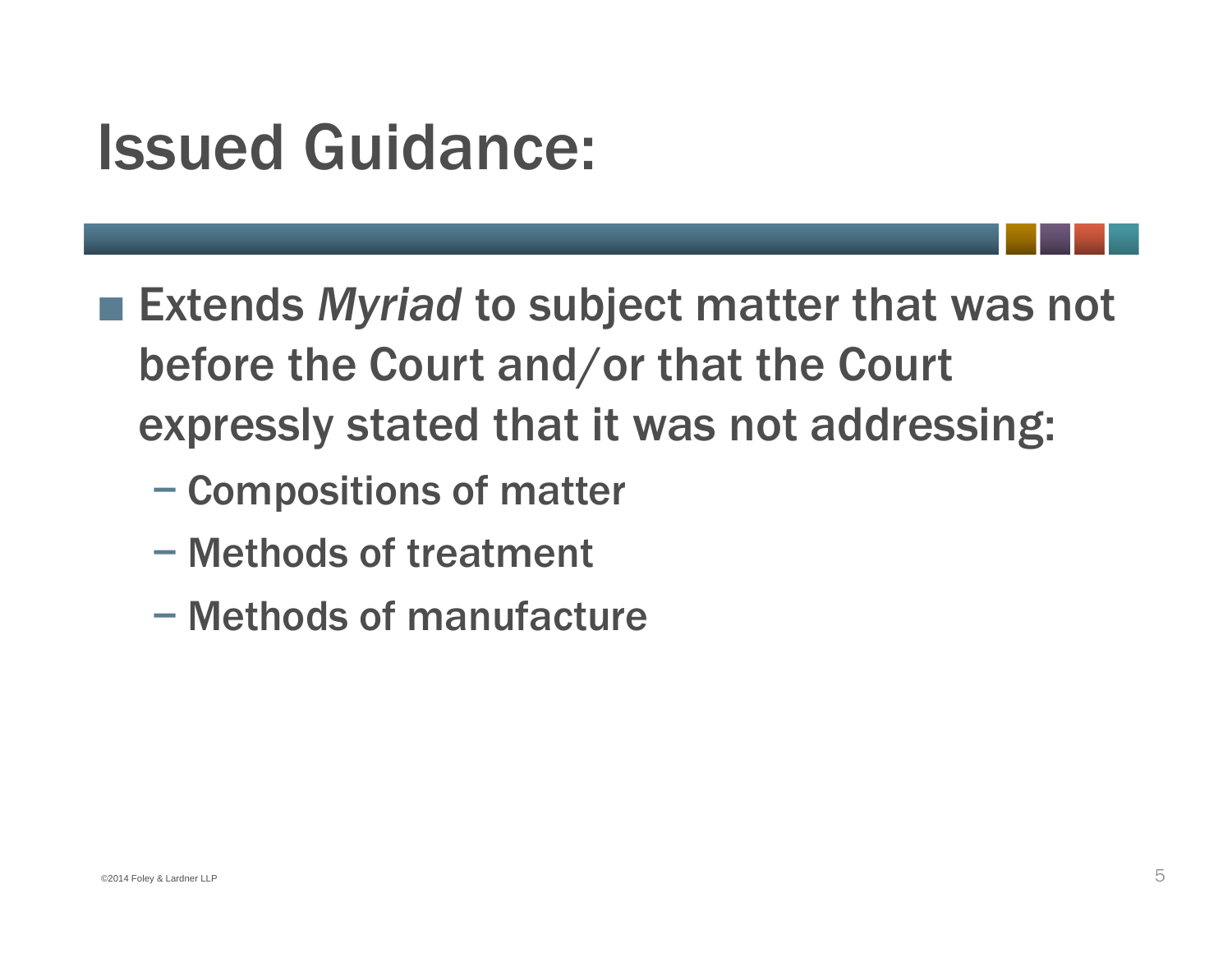#### Issued Guidance:

■ In both *Myriad* and *Mayo*, the Supreme Court warned against overly-broad applications of the subject matter eligibility exceptions:

The Court has recognized, however, that too broad an interpretation of this exclusionary principle could eviscerate patent law. For all inventions at some level embody, use, reflect, rest upon, or apply laws of nature, natural phenomena, or abstract ideas.

■ The USPTO Guidance threatens to do just that eviscerate patent law and stifle investment and innovation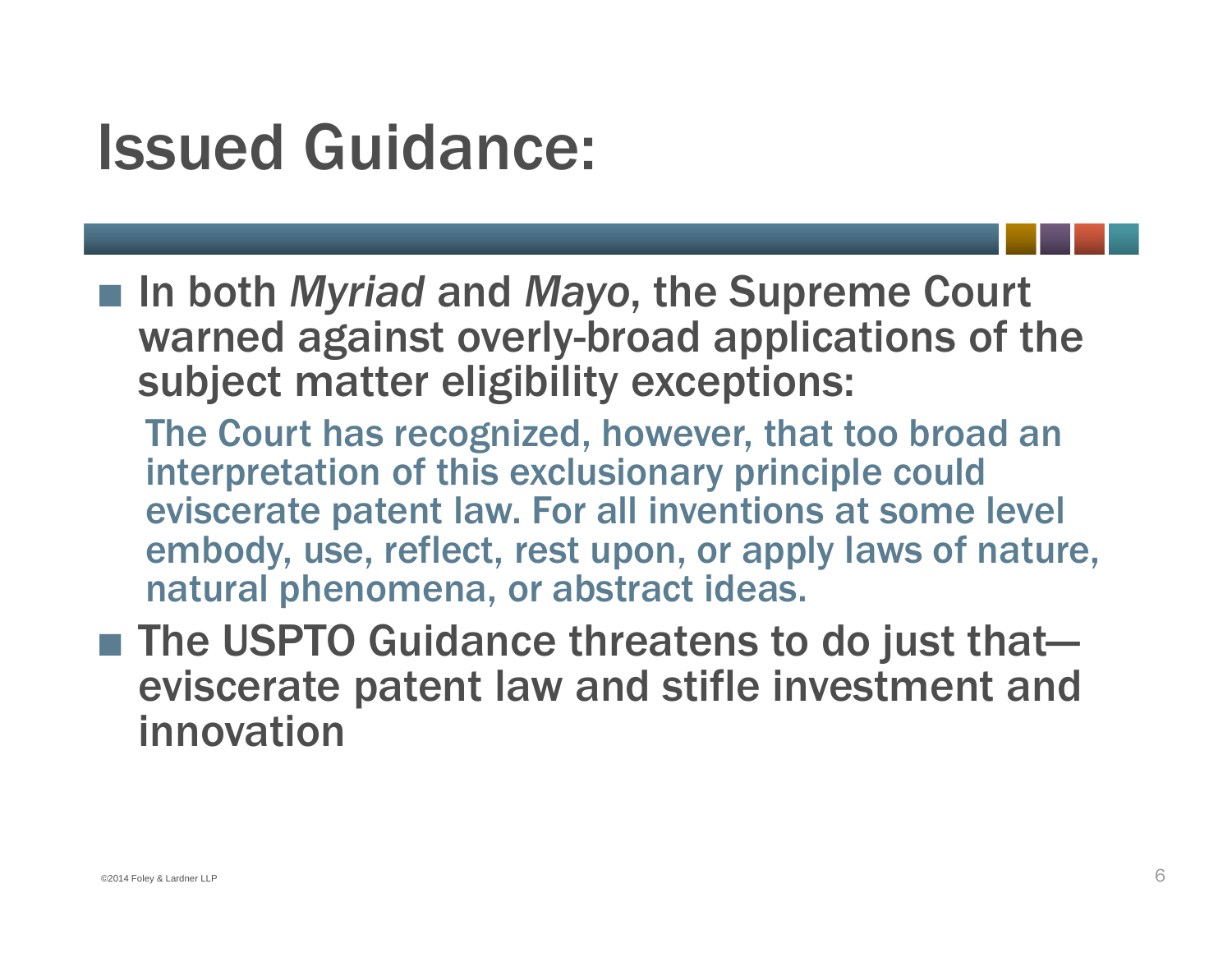#### Issued Guidance:

- Of 1,355 drugs approved between 1981 and 2010 over 2/3 (968, 71%) are outside the scope of the Guidelines
- 50% of all small molecule drugs are natural products (2000-2010)
- 75% of antibacterial drugs are natural products or derived from natural products

*Source: Sherry Knowles; Kevin Noonan; NIH Natural Product Branch Report (Newman and Craig, J. Nat. Prod. 75(3): 311-55 (2012))*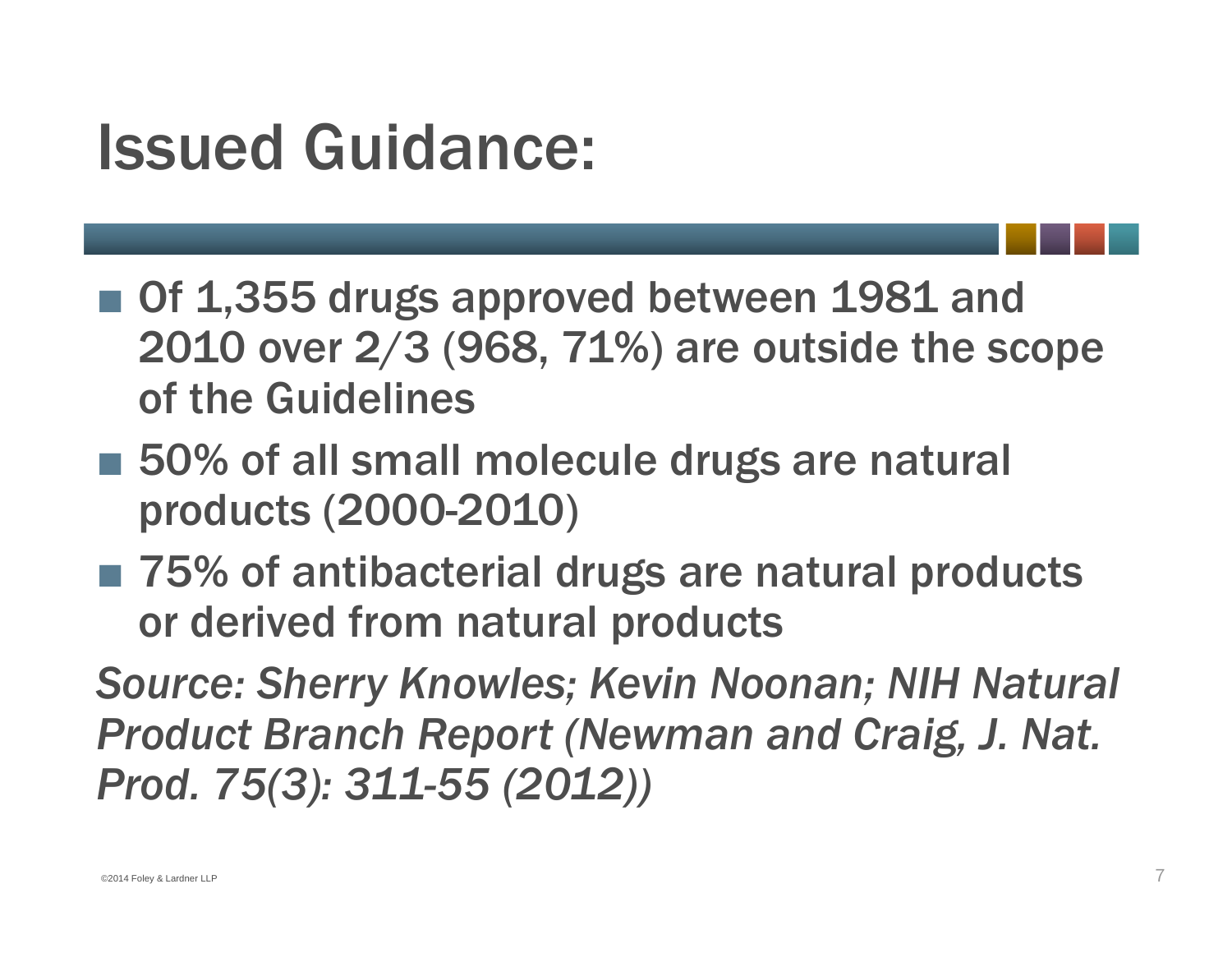# Where the USPTO Went Wrong:

- Overly narrow interpretation // overly broad application of *Funk Bros.*
- Parsing of claim elements rather than considering claims as a whole
	- −- Only claim elements that are not a "judicial exception" can support patent eligibility

("claim recites elements/steps in addition to the judicial exception(s) that ….")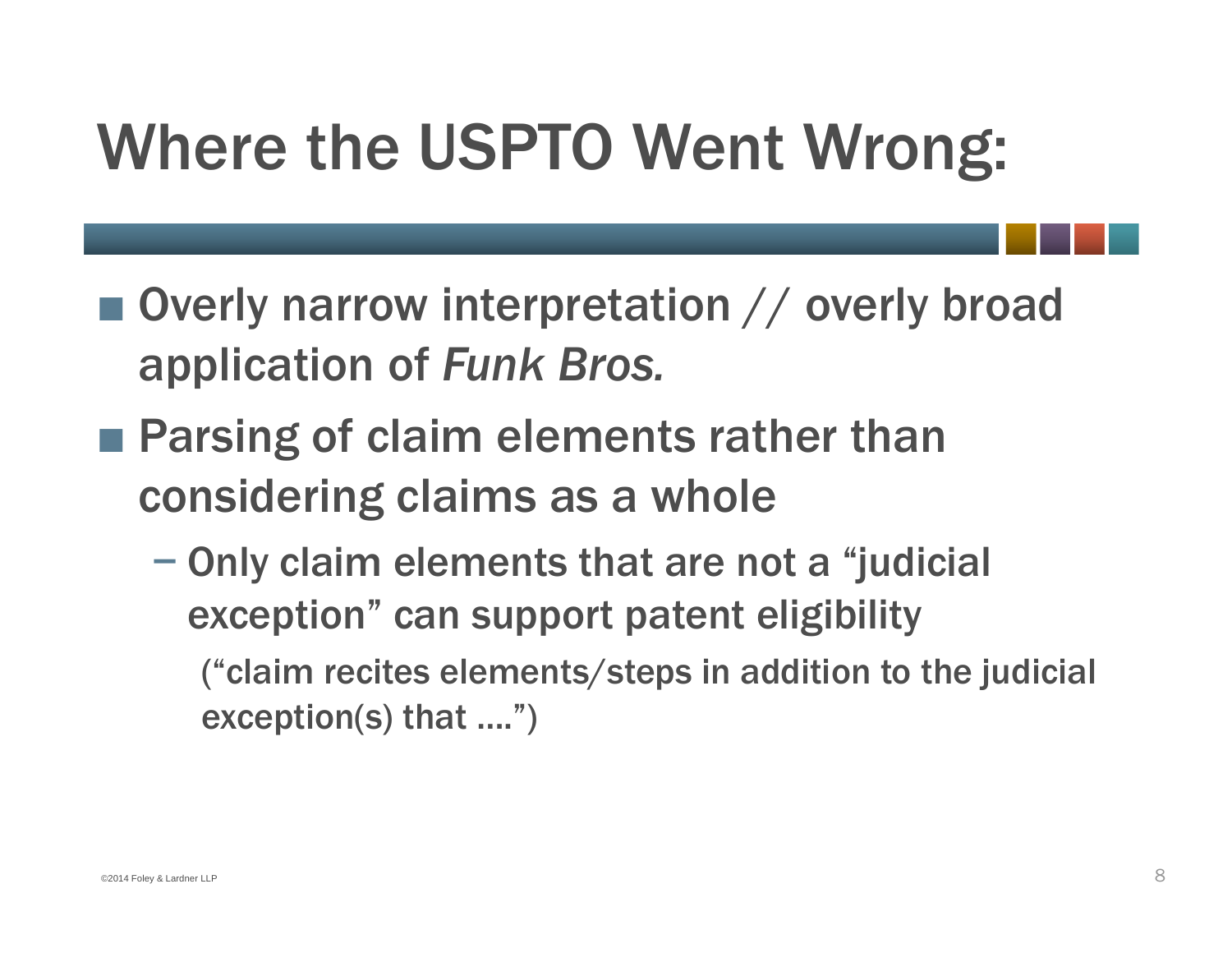#### *Funk Brothers*:

Representative claim 4:

An inoculant for leguminous plants comprising a plurality of selected mutually non-inhibitive strains of different species of bacteria of the genus *Rhizobium*, said strains being unaffected by each other in respect to their ability to fix nitrogen in the leguminous plant.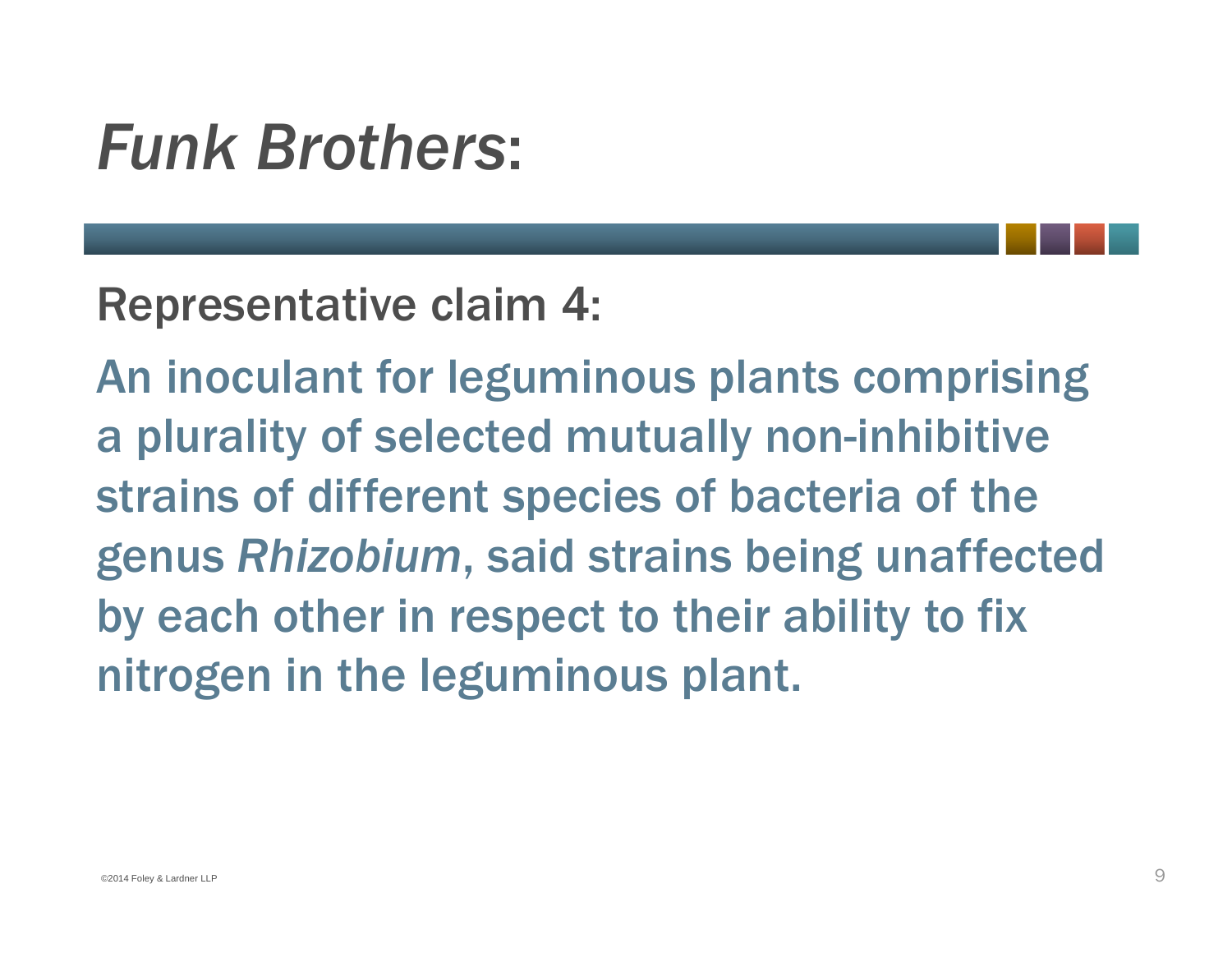#### *Funk Brothers*:

The aggregation of select strains … into one product …. is hardly more than an advance in the packaging of the inoculants. Each of the species of root-nodule bacteria contained in the package infects the same group of leguminous plants which it always infected. No species acquires a different use. The combination of species produces no new bacteria, no change in the six species of bacteria, and no enlargement of the range of their utility. Each species has the same effect it always had. The bacteria perform in their natural way. Their use in combination does not improve in any way their natural functioning. They serve the ends nature originally provided and act quite independently of any effort of the patentee.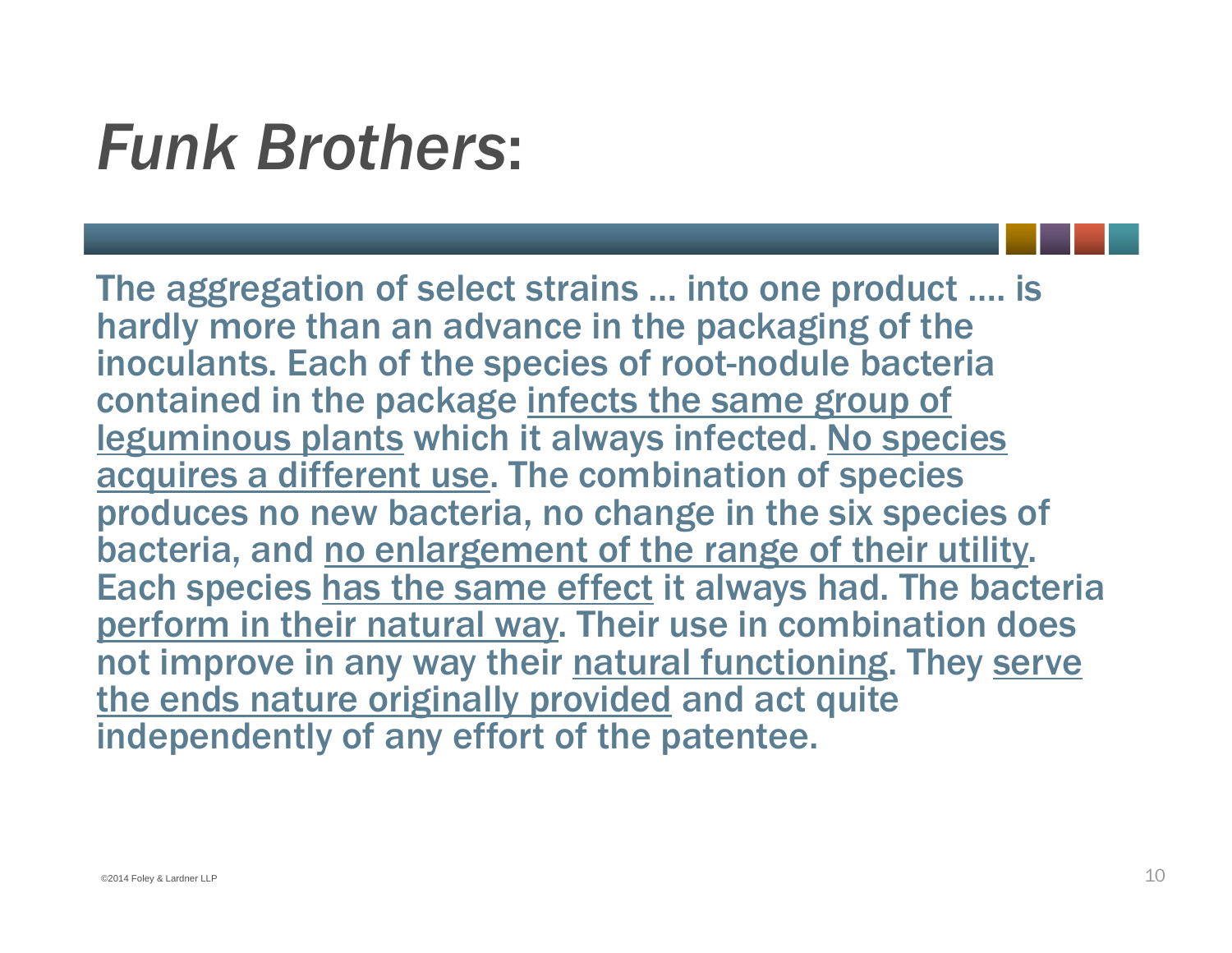#### USPTO Guidance based on *Funk Bros.* :

- A product is a non-eligible natural product unless it is "markedly different in structure" from the natural product.
- A composition (combination of products) is non-eligible unless at least one of the components is not a natural product (juice) or unless the components have a specific physical interrelationship (firework).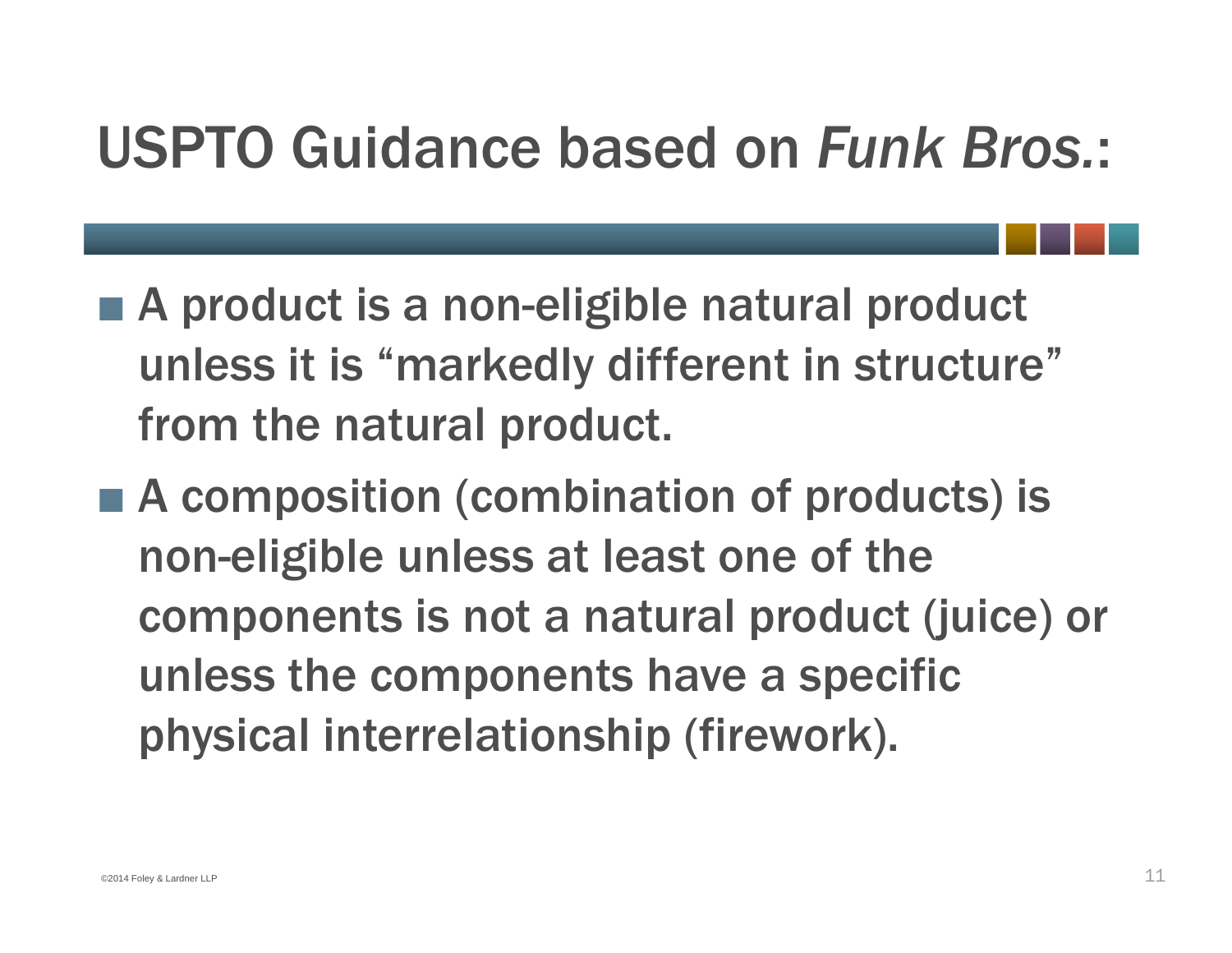#### USPTO Guidance based on *Funk Bros.* :

■ The USPTO focuses on this sentence in *Myriad* about *Funk Bros.*:

The Court held that the composition was not patent eligible because the patent holder did not alter the bacteria in any way.

■ But *Myriad* also discusses *Chakrabarty*:

The Court held that the modified bacterium was patentable. …. The *Chakrabarty* bacterium was new "with markedly different characteristics from any found in nature," 447 U. S., at 310, due to the additional plasmids and resultant "capacity for degrading oil."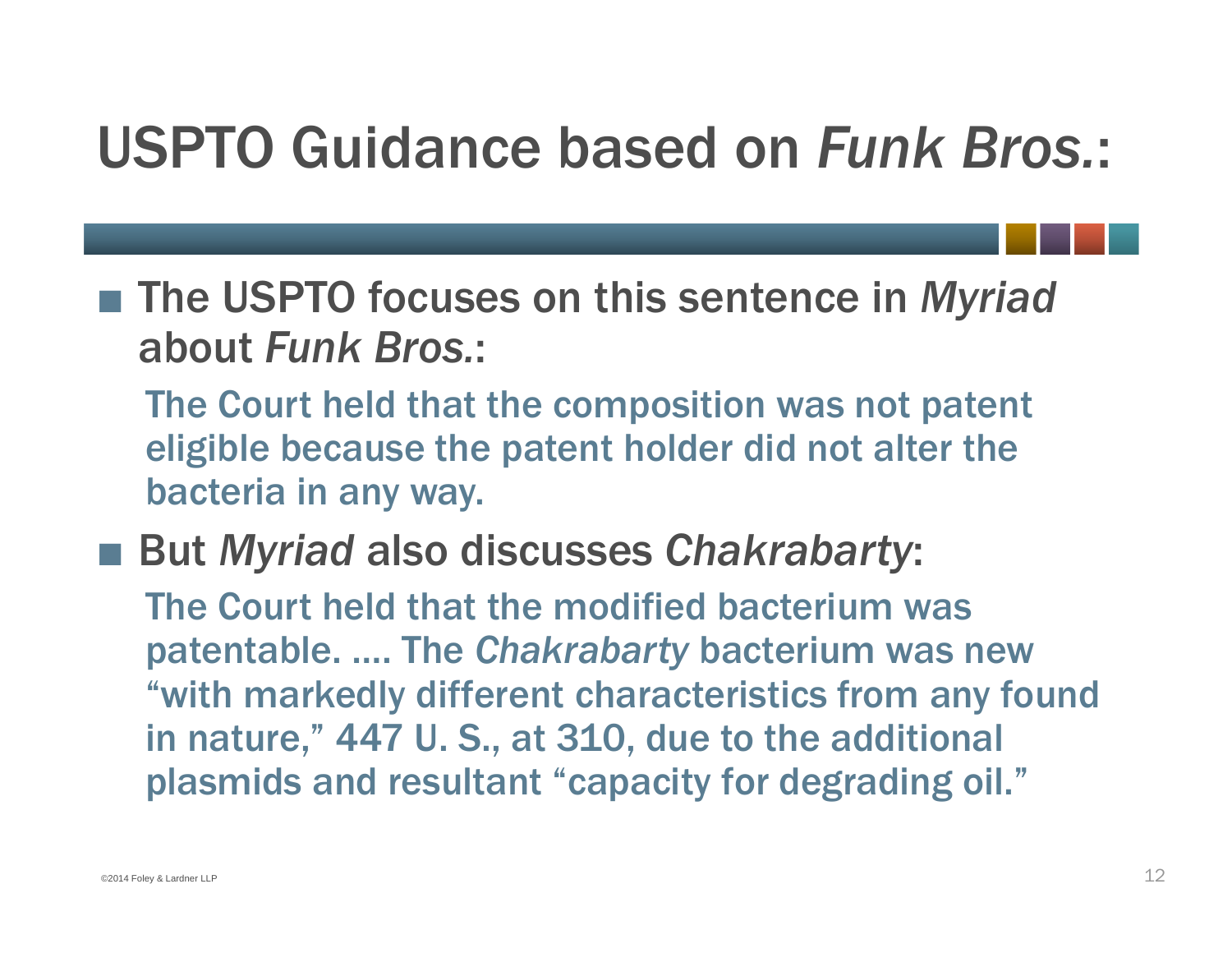#### *Chakrabarty*:

Cites this entire passage from *Funk Bros.:* 

The aggregation of select strains … into one product …. is hardly more than an advance in the packaging of the inoculants. Each of the species of root-nodule bacteria contained in the package infects the same group of leguminous plants which it always infected. No species acquires a different use. The combination of species produces no new bacteria, no change in the six species of bacteria, and no enlargement of the range of their utility. Each species has the same effect it always had. The bacteria perform in their natural way. Their use in combination does not improve in any way their natural functioning. They serve the ends nature originally provided and act quite independently of any effort of the patentee.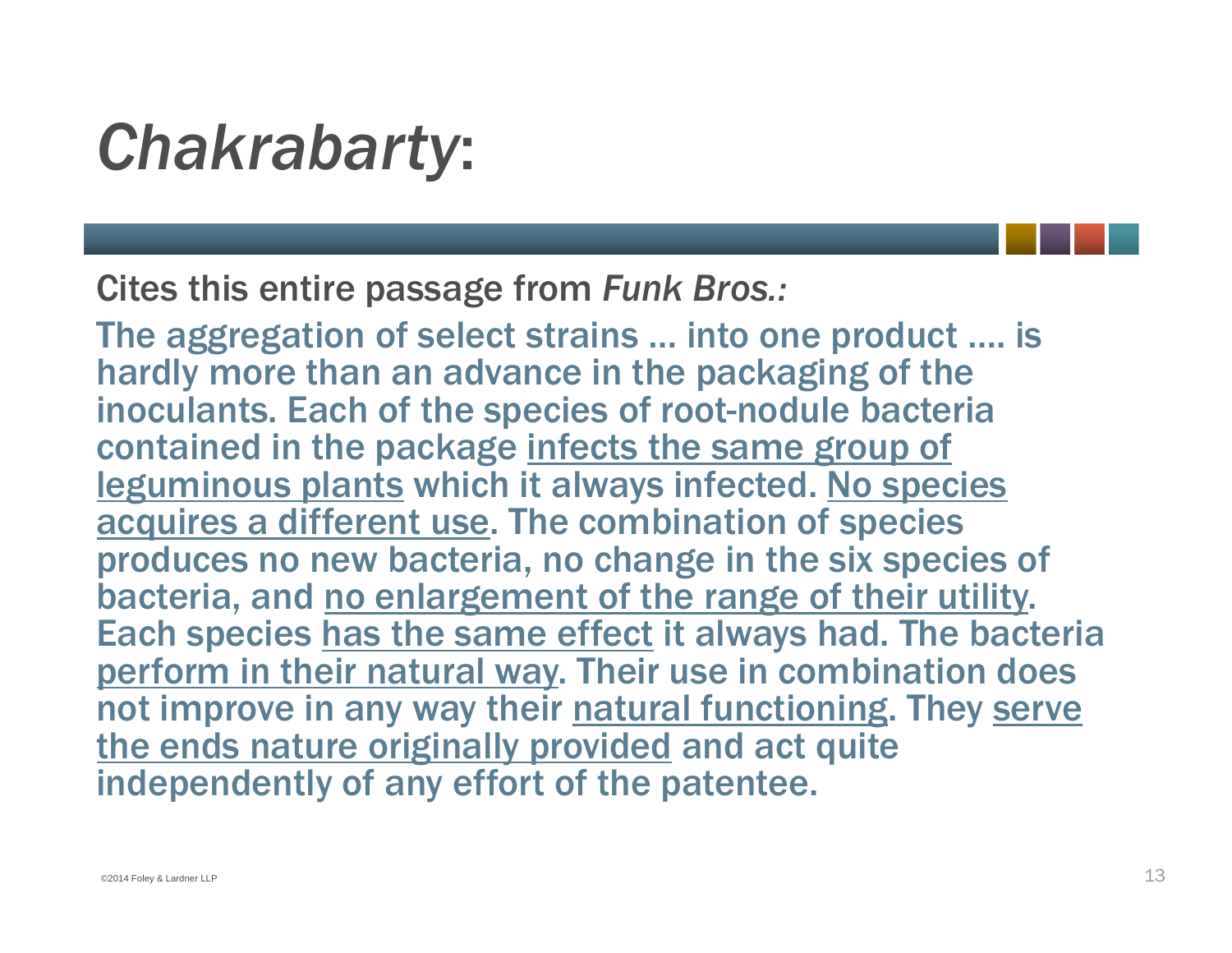## *Chakrabarty*:

Here, by contrast, the patentee has produced a new bacterium with markedly different characteristics from any found in nature and one having the potential for significant utility. His discovery is not nature's handiwork, but his own; accordingly it is patentable subject matter under § 101. ….

His claim is not to a hitherto unknown natural phenomenon, but to a nonnaturally occurring manufacture or composition of matter—a product of human ingenuity "having a distinctive name, character [and] use." (quoting *Hartranft v. Wiegmann*, 121 U. S. 609, 615 (1887).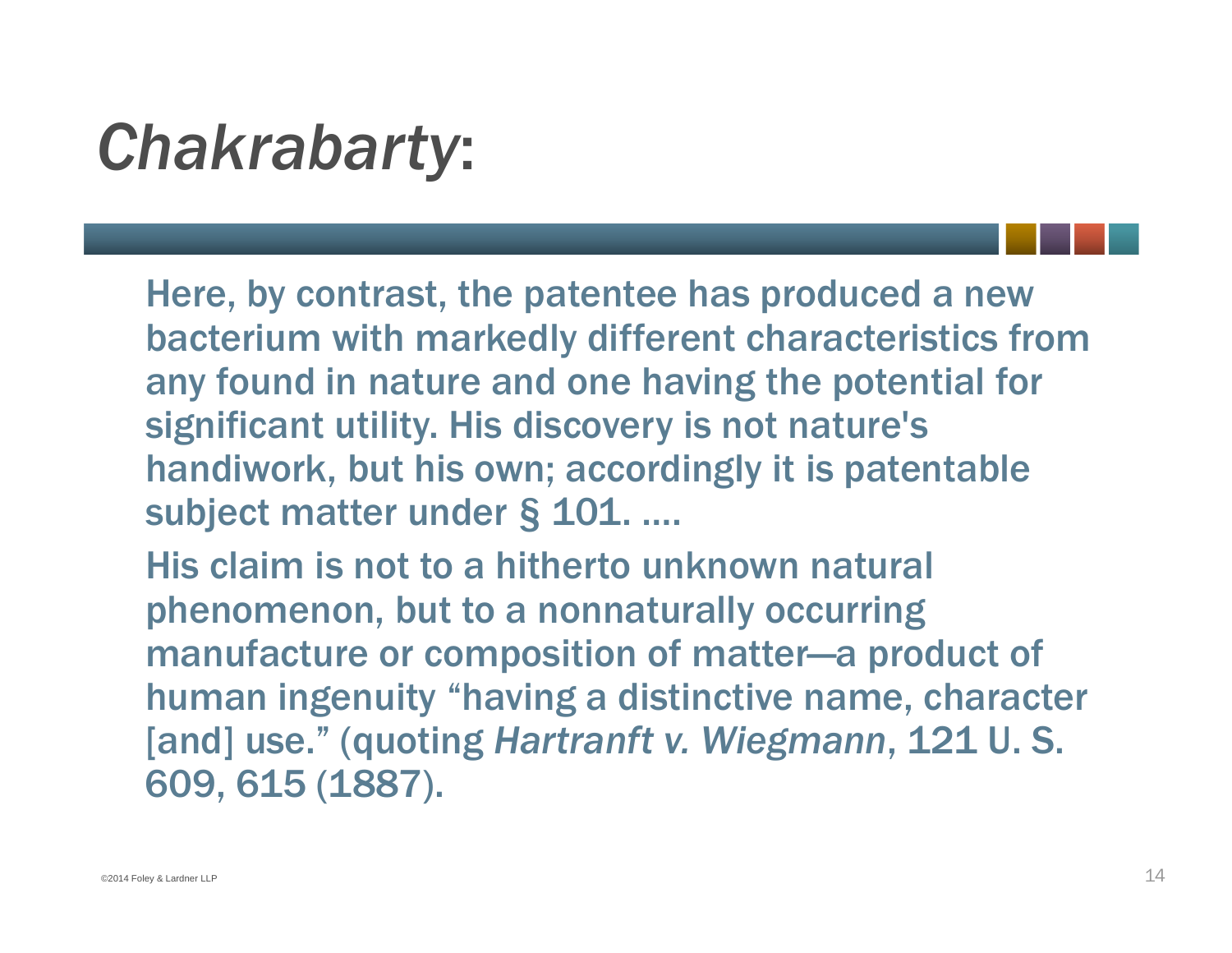- The Supreme Court has not questioned the eligibility of pharmaceutical compositions Unlike, say, a typical patent on a new drug … the [Prometheus] patent claims do not
	- confine their reach to particular applications of those laws. (*Mayo)*

[T]his case does not involve patents on new *applications* of knowledge about the BRCA1 and BRCA2 genes. (*Myriad*)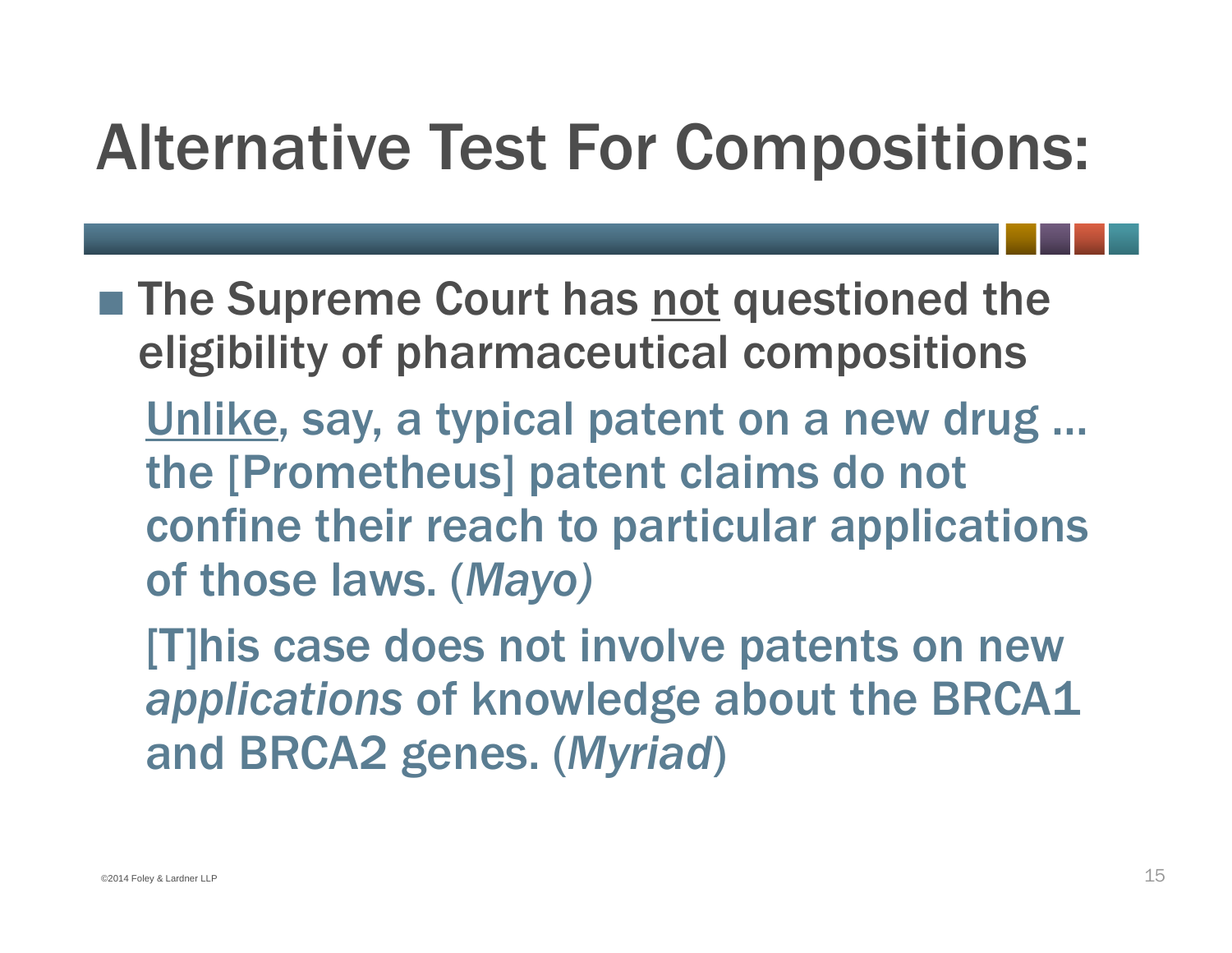Alternative test based on *Funk Bros.* 

- Is any component of the claimed composition markedly structurally different from a product of nature?
- ■ Does the composition as claimed have a "different use" from its naturally–occurring components?
- Does the composition as claimed offer an "enlargement of the range of … utility" as compared to its naturally–occurring components?
- Does the composition as claimed have a different effect from the effect that the naturally–occurring components "always had" in their natural environment?
- Does the composition as claimed "improve in any way" the natural functioning of the naturally–occurring components?
- ■ Does the composition as claimed serve any ends other than "the ends nature originally provided"?
- ■ Do the components of the composition as claimed act in concert (e.g., is their function dependent on the effort of the patentee)?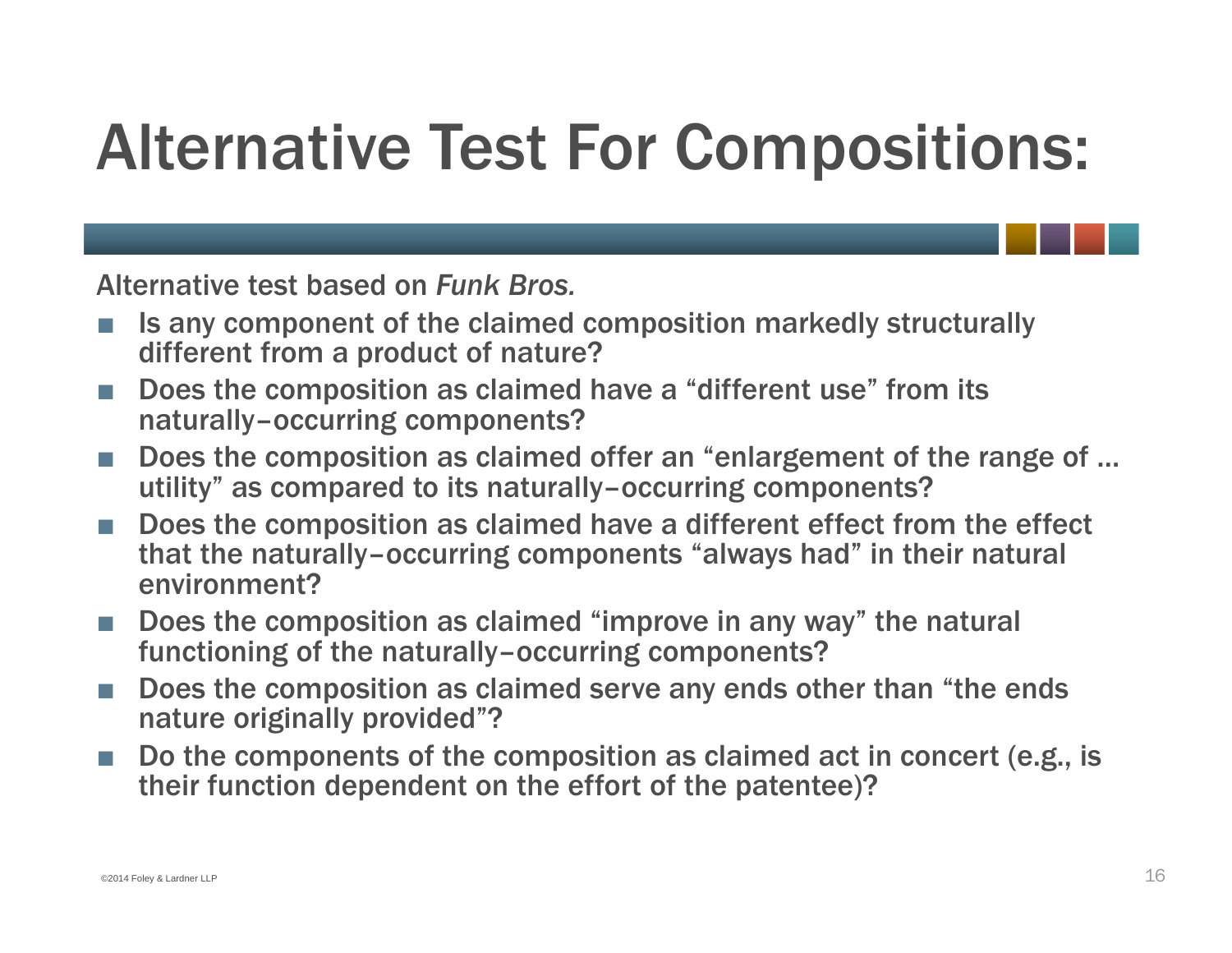Alternative test based on USPTO Guidance

- (b) Does the composition as claimed impose meaningful limits on the claim scope vis-à-vis the individual, naturallyoccurring components?
- $\blacksquare$  (c) Do the components relate to each other in a significant way?
- (d) Does the composition as claimed confine the natural products to a particular application?
- (e) Does the composition as claimed embody a particular machine or particular transformation?
- (f) Does the composition as claimed possess a feature that is more than well-understood, purely conventional or routine?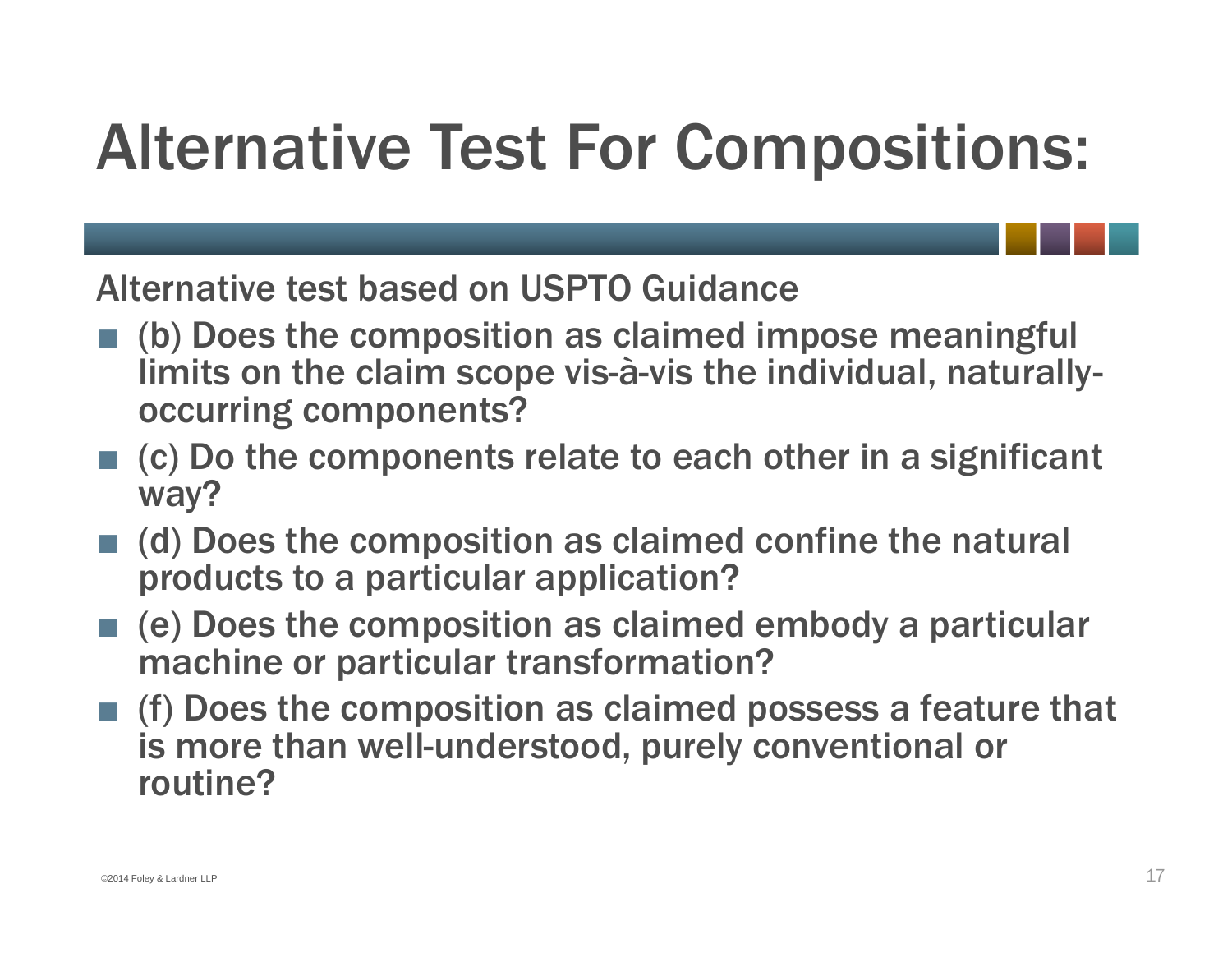Composition comprising Juice + Preservative

- (b) The composition as claimed meaningfully limits claim scope to a particular application of the natural products.
- $\blacksquare$  (c) The components relate to each other in a significant way because the preservative prevents the juice from spoiling.
- (d) The composition as claimed confines the preservative to a particular application (in the juice).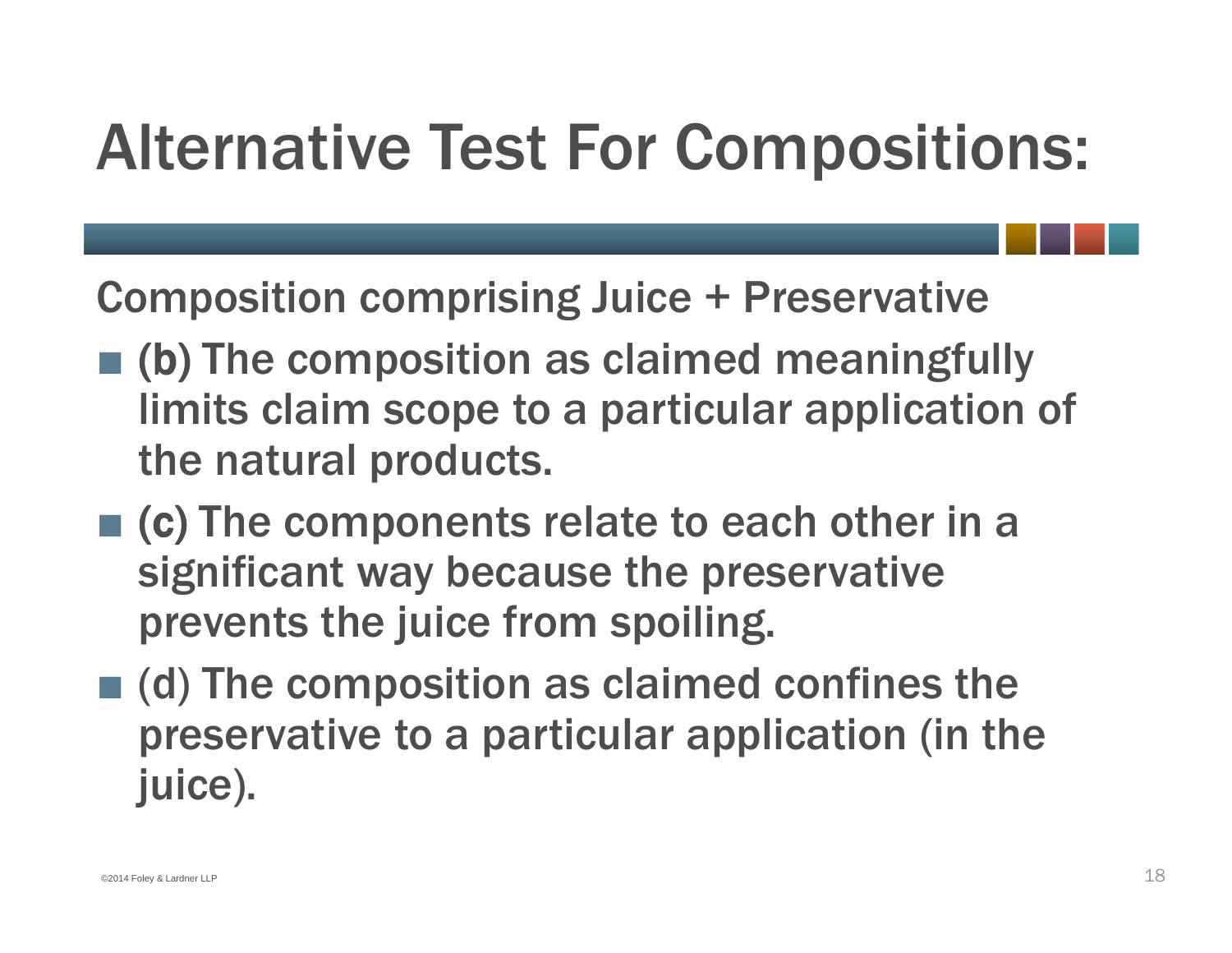(e) The composition embodies a transformation due to the physical interrelationship among components (emulsion, liposomes, etc.).

(f) The composition exhibits properties that are more than well-understood, purely conventional or routine.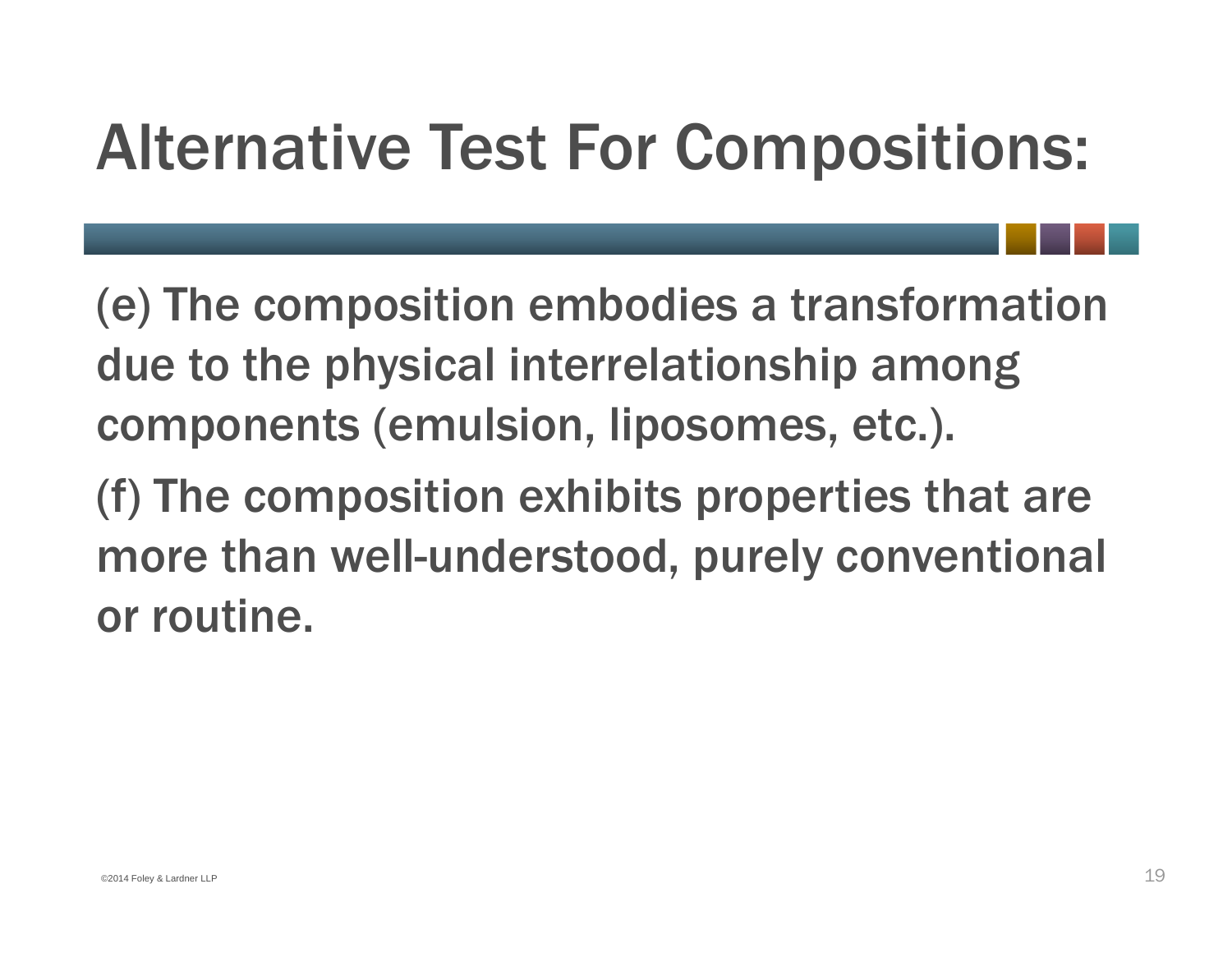# Why Are Method of Manufacture Claims Subject To Eligibility Scrutiny?

■ Funk Bros. does not address method claims:

We do not have presented the question whether the methods of selecting and testing the noninhibitive strains are patentable. ….

■ *Myriad* does not address method claims:

It is important to note what is *not* implicated by this decision. First, there are no method claims before this Court. ….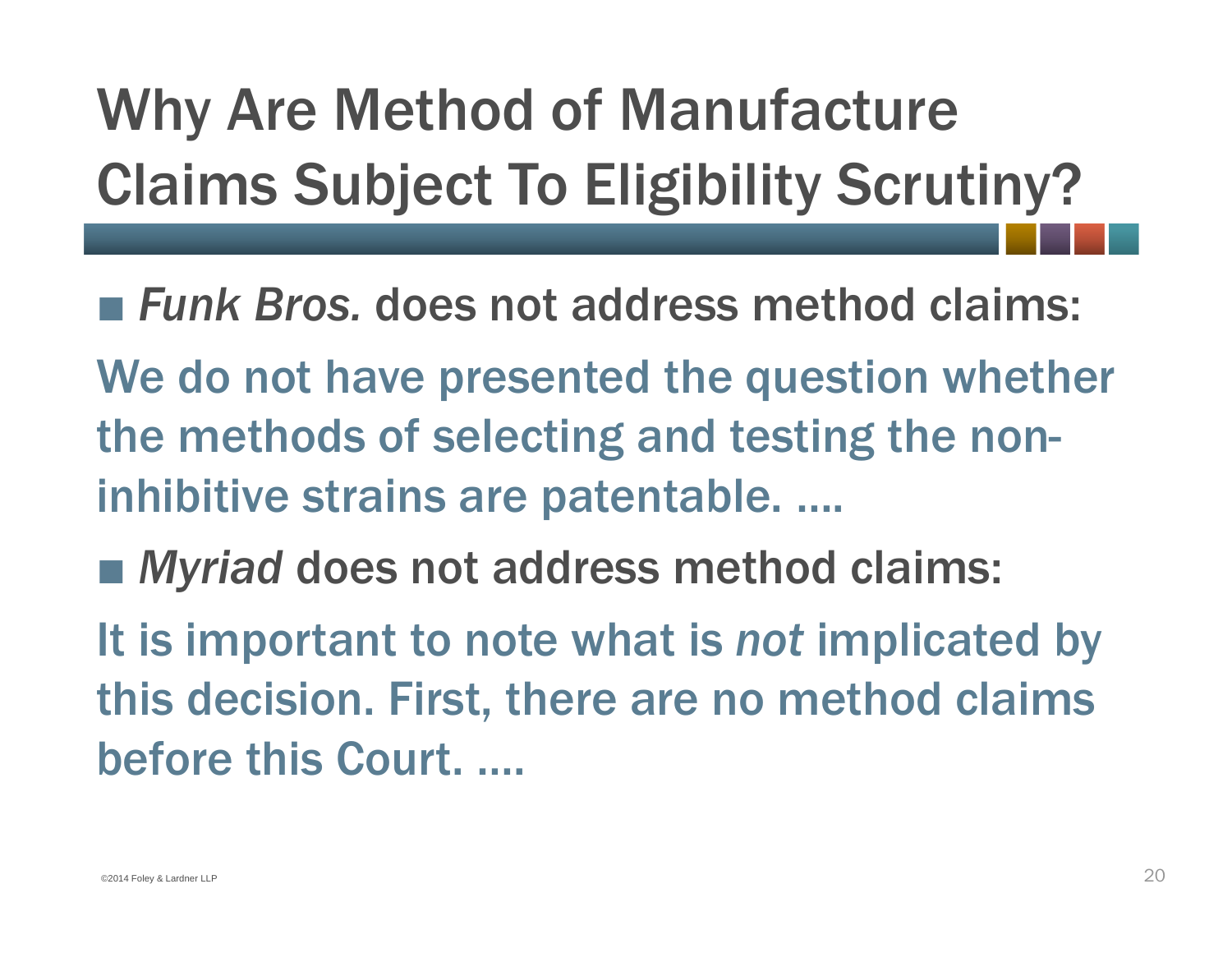# Why Are Method of Treatment Claims Subject To Eligibility Scrutiny?

■ *Mayo* did not undermine eligibility of method of treatment claims:

Unlike, say, a typical patent on … a new way of using an existing drug, the [Prometheus] patent claims do not confine their reach to particular applications of those laws.

■ *Myriad* indicated method claims would be eligible: [T]his case does not involve patents on new *applications* of knowledge about the BRCA1 and BRCA2 genes. …. Myriad was in an excellent position to claim applications of that knowledge. Many of its unchallenged claims are limited to such applications.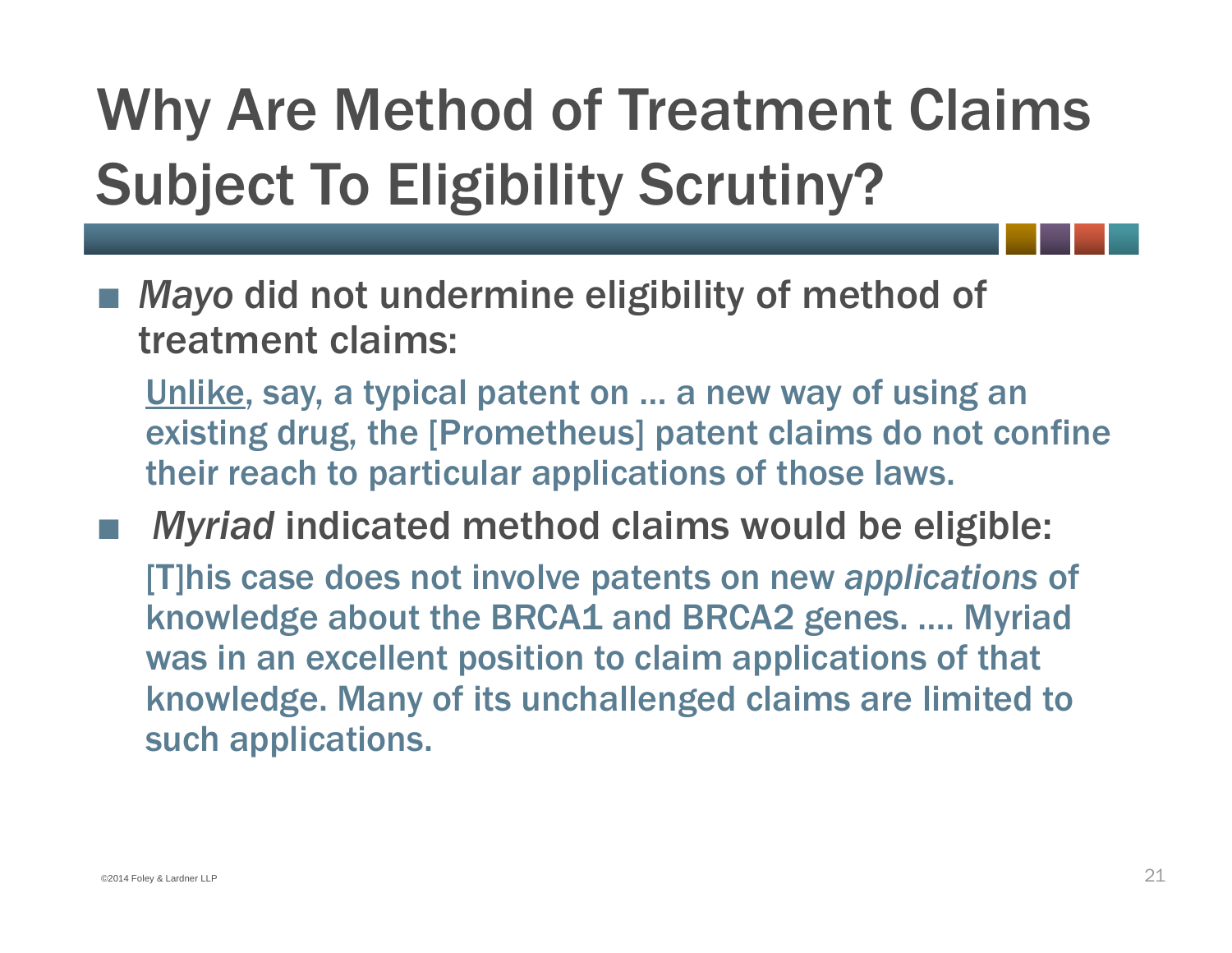## What Can Applicants Do?

- Many Examiners feel "top down" pressure to reject claims under the Guidance
- Will Examiners/Supervisors withdraw rejections that don't exactly fall under a "patent eligible" example?
- Do we need to meet with Group Directors?
- Do we need to take every case to the PTAB?
- Will the PTO offer an expedited route to a PTAB decision?